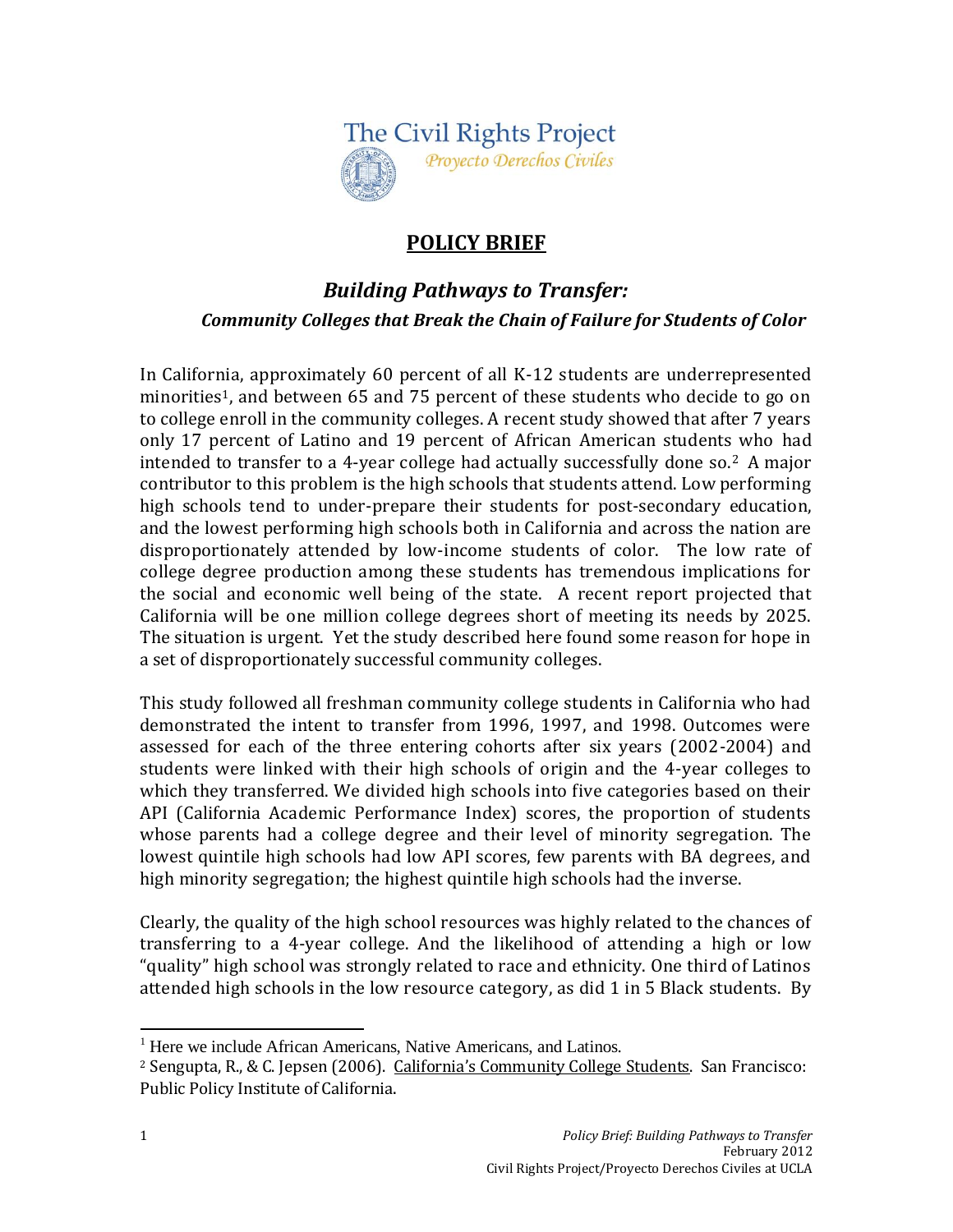contrast, only 1 in 25 Whites and 1 in 10 Asians went to such schools. At the other end of the scale, 1 in 7 Whites went to high resource high schools, as did 1 in 10 Asians. Only 3 in 100 Latinos and Blacks had the benefit of attending a high resource high school.



Some students, however, diverted from the usual pattern of low performing high school to low performing community college and attended a higher transfer college. Moreover, some community colleges demonstrated significantly greater success with students of color from low performing high schools than other community colleges. In this study, we set out to ask: (1) What causes some students to choose higher transfer community colleges than the college most students from their high school attend? (2) What do these higher transfer colleges do to effect better outcomes for students of color coming from these high need/low-performing high schools?

### **Lessons from Case Studies**

Five colleges were identified as disproportionately transferring students of color from low performing/high needs high schools. It was to note that three colleges were disproportionately successful with Latino students, and two colleges with African American students, but none was equally successful with both groups. Two colleges were located in urban centers (both of these were most successful with African Americans), two in urban-suburban areas, and one in a rural area of the state. The colleges ranged in size from relatively small (9500) to large (32,000). Each campus had its own success story, and some probably would not qualify today as successful in transfer because of significant changes that have occurred on the campuses. Overall, there were more differences than similarities among campuses with respect to strategies for supporting the transfer function. However, there were five findings that stand out: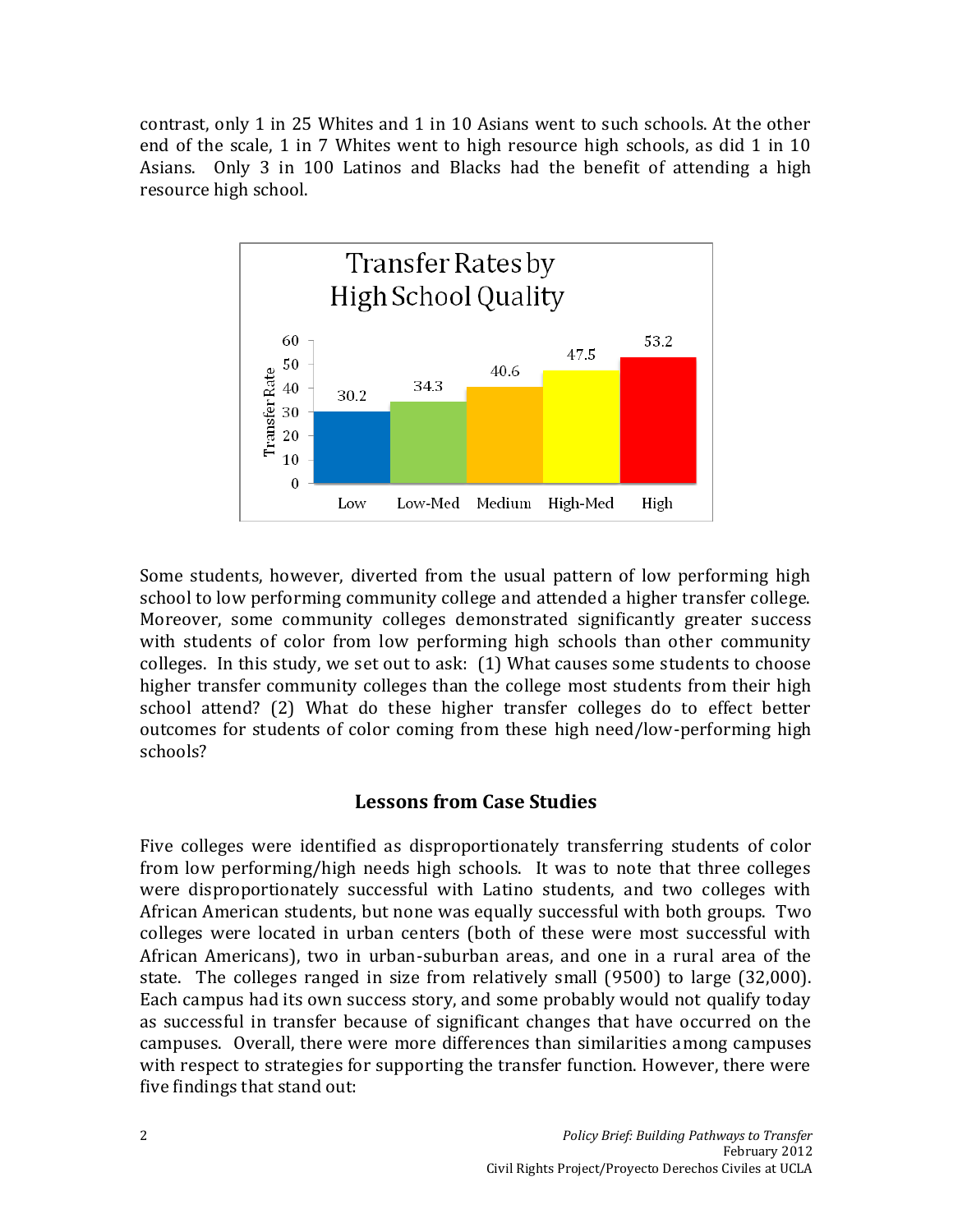*(1)The colleges that showed disproportionate success in transferring African Americans and Latinos from low performing/high need high schools were not necessarily those with strong reputations for transfer***.** One of the central findings in the literature on community college transfer is that "creating a transfer culture" is key. However, we were surprised to find that some colleges that are known for their transfer cultures did not come up in our data. It may be that creating a sense of family (belonging) for these students is more important than simply creating a more generalized transfer culture. What we saw in colleges that were successful with these students was, for the most part, a very specific dedication to this population, with culturally appropriate interventions and counseling strategies that were targeted to their specific needs.

*(2) Community college outreach was in many cases the reason that students came to the college in the first place, and connected with appropriate services once there.* Outreach from successful colleges convinced students that transfer was much more likely on their campus and redirected some students from low quintile schools that would have otherwise gone elsewhere. Notably, outreach counselors were often mentioned as the *only* real college counseling that students at these low performing schools received. Without the outreach counselors from the community colleges, students would have had little idea of either how or why to apply to college.

*(3)Strong transfer counseling is the sine quo non of community college transfer, yet it is wholly inadequate and this is not always just because of resource limitations.* At every campus that had been effective at transferring underrepresented students from low performing high schools, effective counseling was cast as the primary reason for this success. Yet, we were impressed by how many students *did not* receive these services and how many problems there were in delivering the services. Transfer centers – a cornerstone of the state's strategies for increasing transfer—were usually too underfunded to contribute significantly to counseling students.

*(4) Every campus immediately pointed to its special support programs for underrepresented students as key to increasing its transfer rate for these students.* In an evident acknowledgement of the chronic problem of providing sufficient counseling to adequately support the transfer function, every campus we visited immediately noted their special programs as their primary source of support for ensuring success and transfer for low income and minority students. For all low income and minority students this was the EOPS and CARE programs that provide counseling, financial aid, and other support services such as child care (CARE). However, programs that specifically targeted Latino (Puente, Adelante) or African American (Unity, Umoja) students were touted as being most effective in pushing transfer for these students. Yet these programs generally reach only a small fraction of the students who could benefit from them.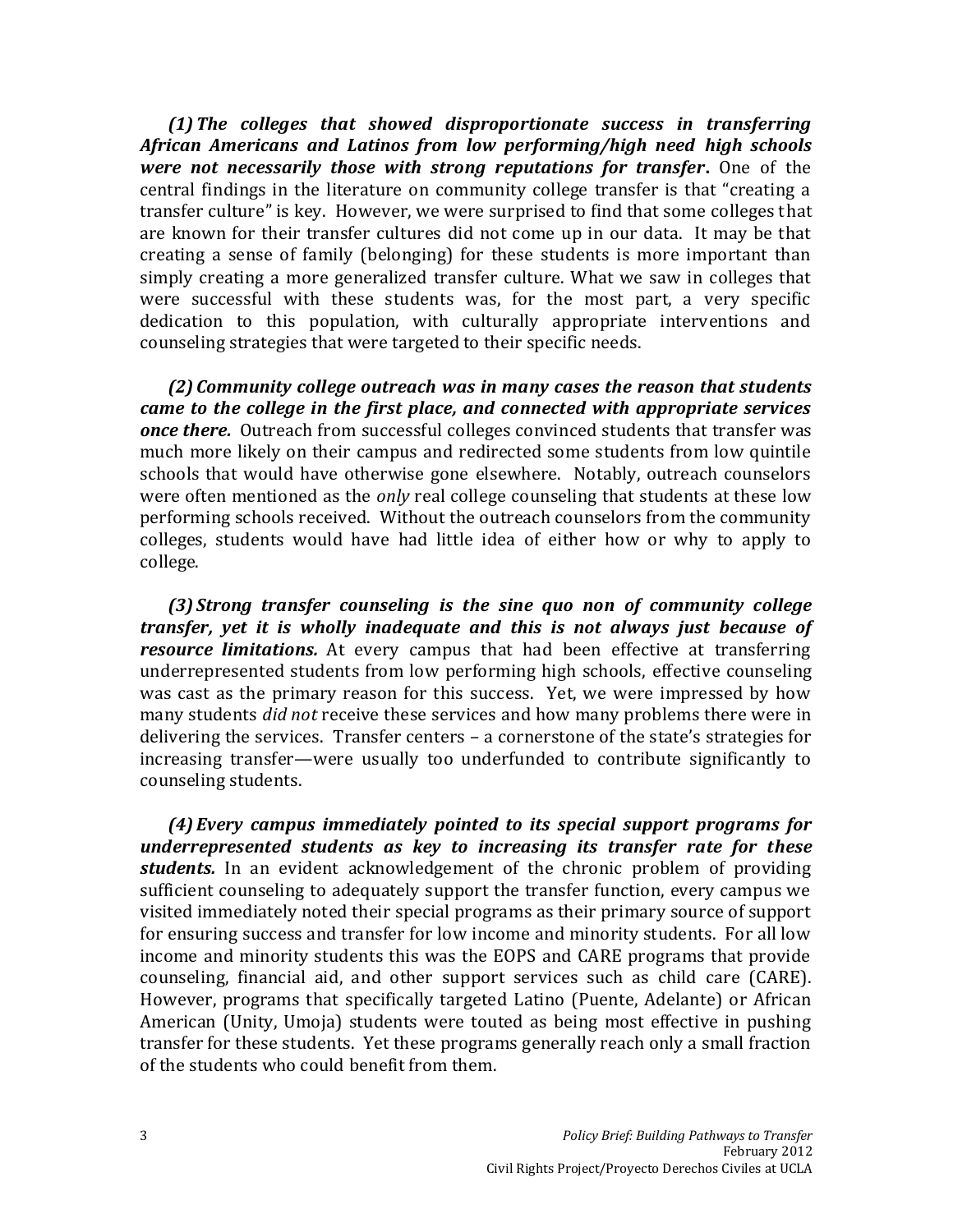*(5)Developmental education is the elephant in the living room for transfer of minority students from low performing/high need high schools***.** Almost all students of color from low performing high school need some academic remediation when they enter community college and this impedes transfer. For example, among those students who initially test *just one l*evel below college level math and English, less than half will complete the courses they need to transfer [\(www.achievingthedream.org\)](http://www.achievingthedream.org/). In spite of the relative success of the campuses we visited, developmental education remained a challenge for all. But for more effective practices in developmental education, these campuses would undoubtedly be even more successful. Relatively little innovation in this area was seen at the case study colleges, with the exception of one that was experimenting with intensive review courses in English and math *before* testing students for remedial course placement and conducting diagnostic assessment to determine the specific areas of need for remediation and then providing students with modules targeting those specific needs rather than whole courses. It appears that these practices can significantly reduce the time that students are in a developmental education sequence<sup>3</sup>.

#### **Overall Recommendations of the study**

- I. It is critical to enhance and guarantee funding for Community College and Four-year College outreach to the most high need high schools in the state as their counseling is typically weak and these programs are often the only real preparation students receive for how to navigate college.<sup>4</sup>
- II. Careful evaluation of special programs targeted to Black and Latino students who seek to transfer needs to be conducted to determine their relative costs and benefits. Evidence suggests they may be the most effective tools to increase transfer for underrepresented students from low performing high schools, but they must serve more students. Investigate how they can be most cost-effectively scaled up.
- III. Different delivery models of developmental education that focus on reducing the time to eligibility for college credit courses need to be evaluated and structures that allow effective models to be disseminated need to be created. We found evidence of potentially successful models, but they need to be carefully evaluated and then disseminated if proven successful.
- IV. There should be increased attention to and research on campuses that do an effective job of transferring students of color from low performing high schools. Incentives for campuses to focus on the transfer of these students, in

l

 $3$  Edgecombe, N. (2011). "Accelerating the academic achievement of students referred to developmental education." Community College Research Center Working Paper.

<sup>&</sup>lt;sup>4</sup> College Board reports that for 2007 California ranked  $49<sup>th</sup>$  in the nation with 1 counselor for every 809 students, well above the national average of 467.